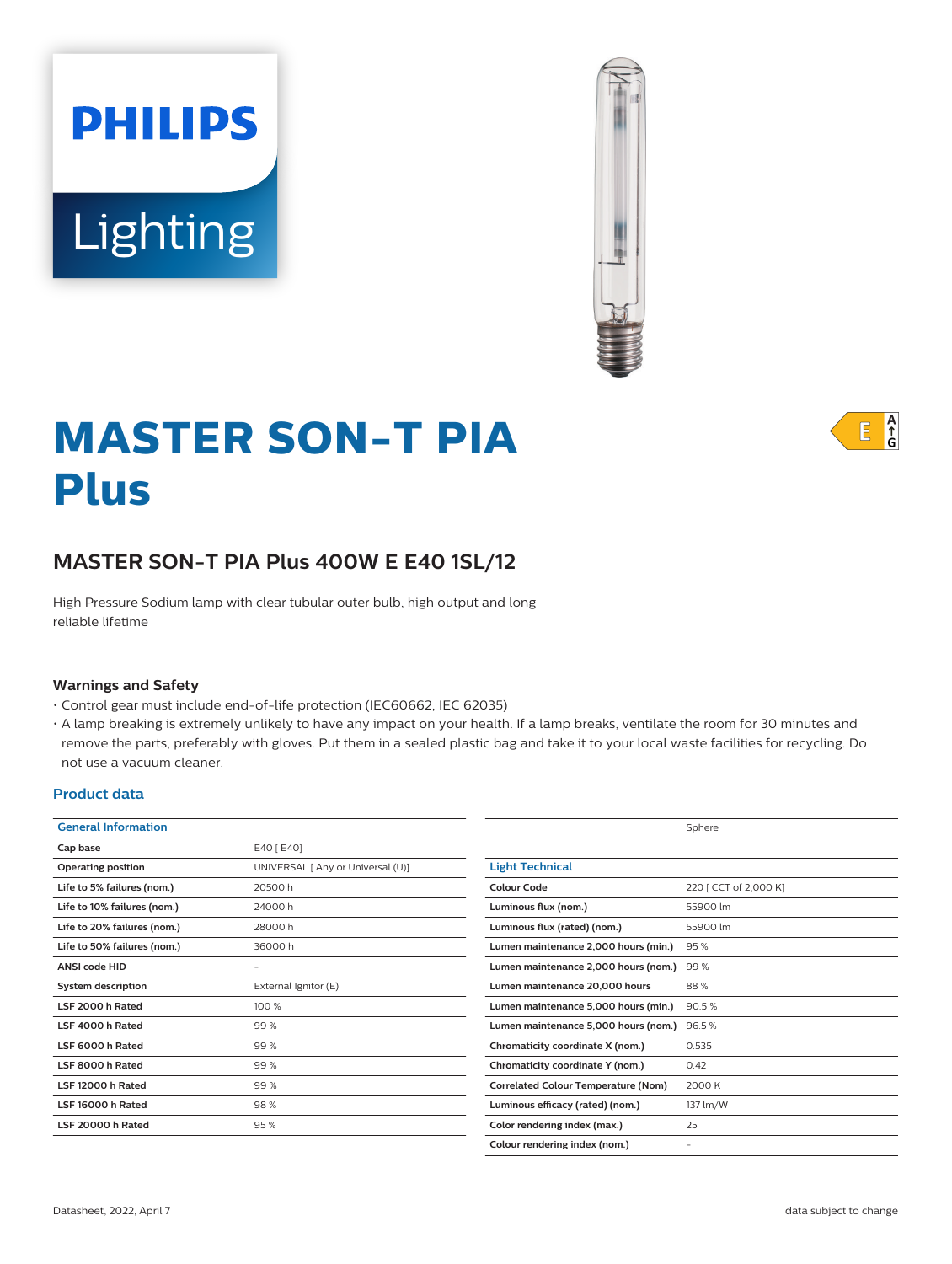## **MASTER SON-T PIA Plus**

| LLMF 2000 h Rated              | 99%  |
|--------------------------------|------|
| LLMF 4000 h Rated              | 97%  |
| LLMF 6000 h Rated              | 96%  |
| LLMF 8000 h Rated              | 94%  |
| LLMF 12000 h Rated             | 92%  |
| LLMF 16000 h Rated             | 90%  |
| LLMF 20000 h Rated             | 88%  |
| Ratio scotopic/photopic lumens | 0.60 |
|                                |      |

| <b>Bulb shape</b>                    | T46 [ T 46mm]    |  |
|--------------------------------------|------------------|--|
|                                      |                  |  |
| <b>Approval and Application</b>      |                  |  |
| <b>Energy Efficiency Class</b>       | E                |  |
| Mercury (Hg) content (max.)          | 19.6 mg          |  |
| Mercury (Hg) content (nom.)          | 20 <sub>mg</sub> |  |
| Energy consumption kWh/1,000 hours   | 408 kWh          |  |
|                                      | 473369           |  |
|                                      |                  |  |
| <b>Luminaire Design Requirements</b> |                  |  |
| Bulb temperature (max.)              | 450 °C           |  |
| Cap-base temperature (max.)          | 250 °C           |  |
|                                      |                  |  |

**Cap-base information** na [ -]

| <b>Product Data</b>               |                                         |
|-----------------------------------|-----------------------------------------|
| Full product code                 | 871150017988315                         |
| Order product name                | MASTER SON-T PIA Plus 400W E E40 1SL/12 |
| EAN/UPC - product                 | 8711500179883                           |
| Order code                        | 17988315                                |
| SAP numerator - quantity per pack |                                         |
| Numerator - packs per outer box   | 12                                      |
| <b>SAP</b> material               | 928144809227                            |
| SAP net weight (piece)            | 0.180 kg                                |
| <b>ILCOS</b> code                 | ST-400-H/E-E40                          |

#### **Mechanical and Housing**

**Controls and Dimming**

**Dimmable** Yes **Run-up time 90% (max.)** 5 min

**Operating and Electrical**

**Power (Rated) (Nom)** 408.0 W **Lamp current (EM) (nom.)** 4.410 A **Ignition supply voltage (max.)** 198 V **Ignition peak voltage (max.)** 2800 V **Re-ignition time (min.) (max.)** 120 s **Ignition time (max.)** 10 s **Voltage (Max)** 115 V **Voltage (Min)** 85 V **Voltage (Nom)** 105 V

| Lamp Finish | . lear<br>. |
|-------------|-------------|
|             |             |

#### **Dimensional drawing**



**Product D (max) O L C (max)** MASTER SON-T PIA Plus 400W E E40 1SL/12 48 mm 83 mm 175 mm 279 mm

**MASTER SON-T PIA Plus 400W E E40 1SL/12**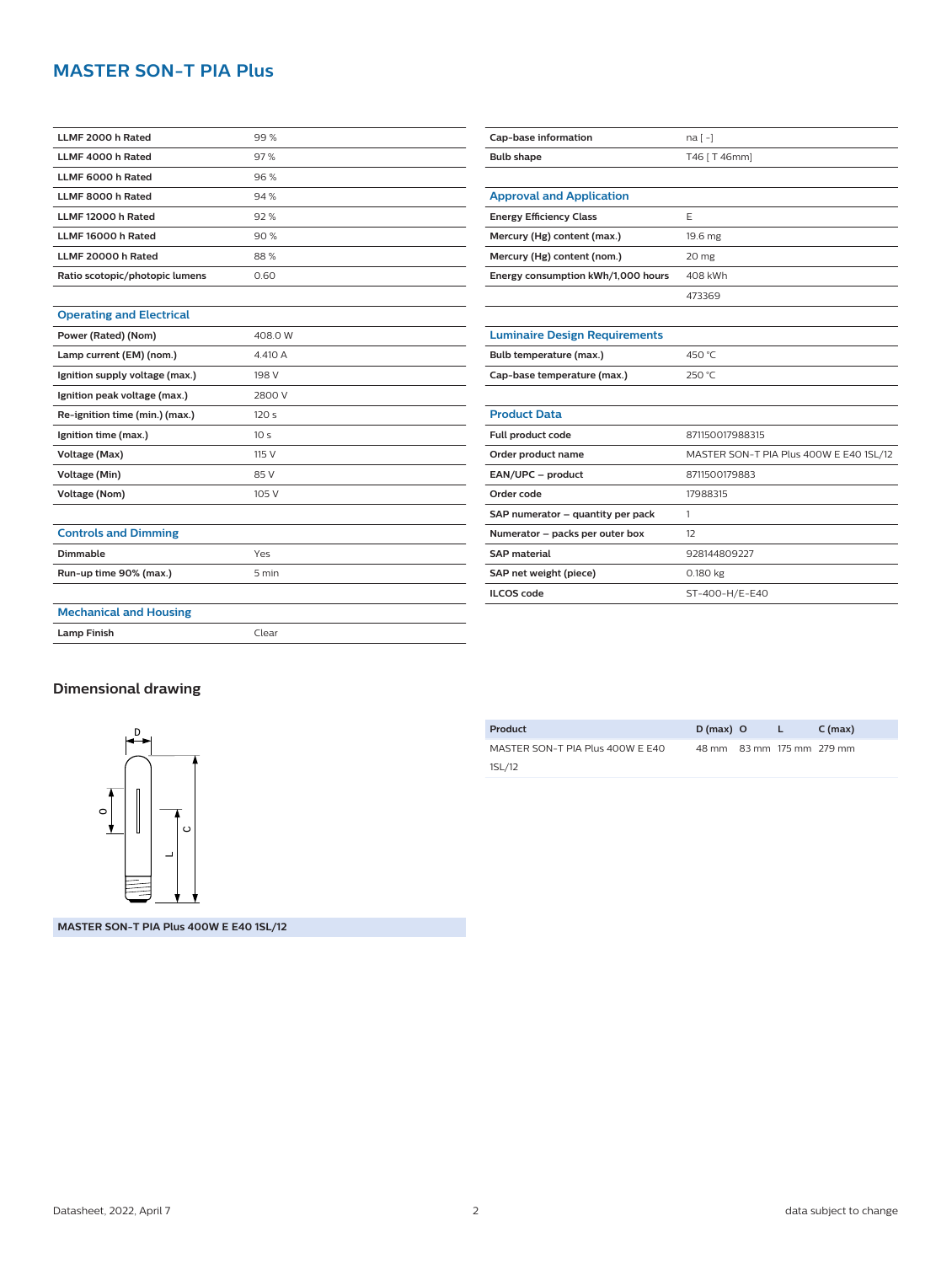## **MASTER SON-T PIA Plus**

#### **Photometric data**





**LDLD\_SON-TPIA-Light distribution diagram LDPB\_SON-TPIA\_0013-Spectral power distribution B/W**



**LDPO\_SON-TPIA\_0013-Spectral power distribution Colour**

#### **Lifetime**



**LDLM\_SON-TPIA\_0009-Lumen maintenance diagram SON(-T) PIA Plus 150W 250W 400W Life Expectancy Diagram**